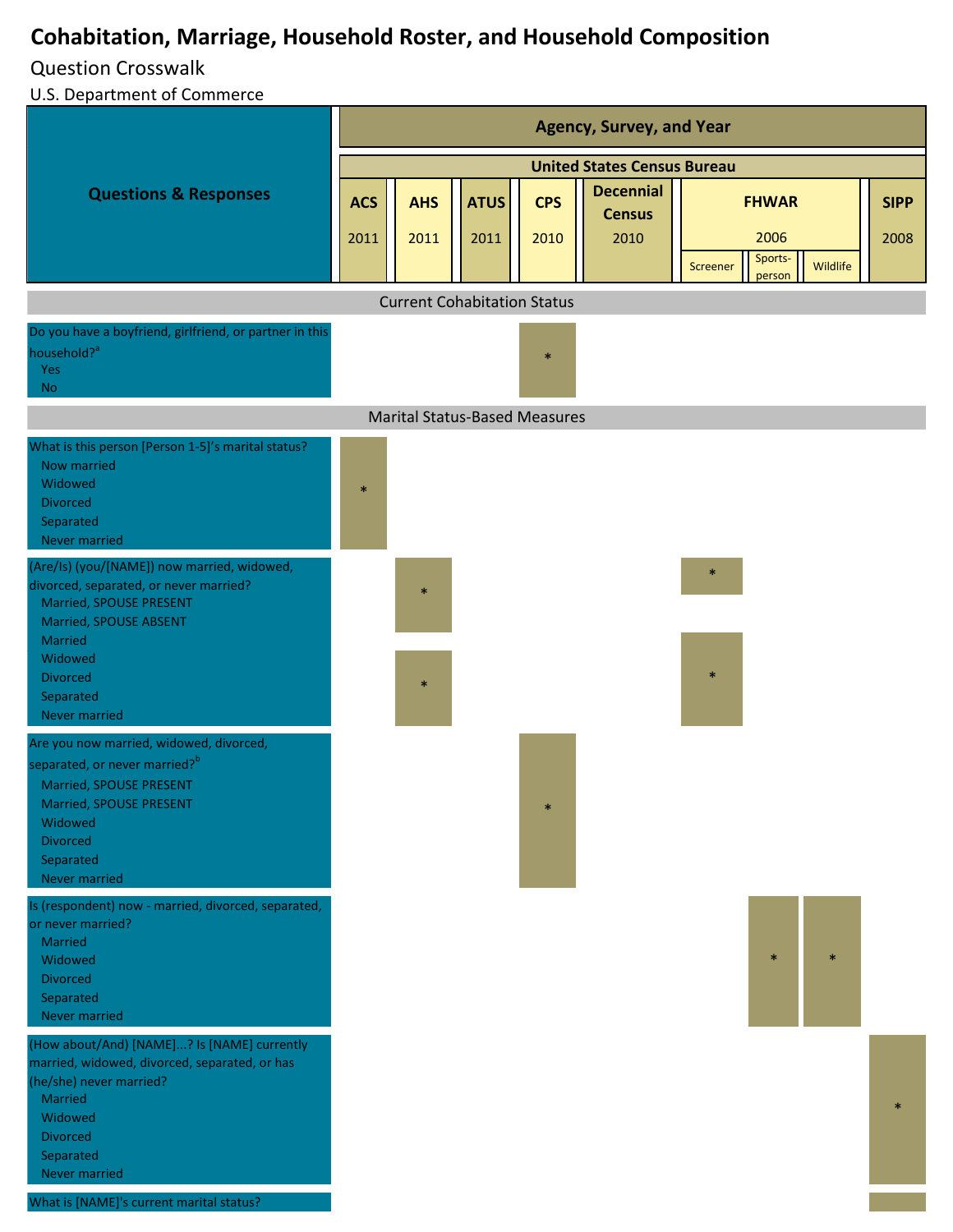|                                                                                                                                                                         | <b>Agency, Survey, and Year</b>    |            |                                 |            |                  |                                                          |             |  |  |  |  |
|-------------------------------------------------------------------------------------------------------------------------------------------------------------------------|------------------------------------|------------|---------------------------------|------------|------------------|----------------------------------------------------------|-------------|--|--|--|--|
|                                                                                                                                                                         | <b>United States Census Bureau</b> |            |                                 |            |                  |                                                          |             |  |  |  |  |
| <b>Questions &amp; Responses</b>                                                                                                                                        | <b>ACS</b>                         | <b>AHS</b> | <b>ATUS</b>                     | <b>CPS</b> | <b>Decennial</b> | <b>FHWAR</b>                                             | <b>SIPP</b> |  |  |  |  |
|                                                                                                                                                                         |                                    |            |                                 |            | <b>Census</b>    |                                                          |             |  |  |  |  |
|                                                                                                                                                                         | 2011                               | 2011       | 2011                            | 2010       | 2010             | 2006<br>Sports-<br>Wildlife<br><b>Screener</b><br>person | 2008        |  |  |  |  |
| Married, SPOUSE PRESENT<br>Married, SPOUSE PRESENT<br>Widowed<br><b>Divorced</b><br>Separated<br>Never married                                                          |                                    |            |                                 |            |                  |                                                          | $\ast$      |  |  |  |  |
|                                                                                                                                                                         |                                    |            | <b>Marital History Measures</b> |            |                  |                                                          |             |  |  |  |  |
| How many times has this person [Person 1-5] been<br>married?<br>$1-X$                                                                                                   | $\ast$                             |            |                                 |            |                  |                                                          |             |  |  |  |  |
| Include "common-law" marriages; ignore marriages<br>that were later annulled.<br>(You/[NAME]) (have/has) only been married once is<br>that correct?<br>Yes<br><b>No</b> |                                    |            |                                 |            |                  |                                                          |             |  |  |  |  |
| Include "common-law" marriages; ignore marriages<br>that were later annulled. How many times<br>(have/has) (you/[NAME]) been married?<br>$1-X$                          |                                    |            |                                 |            |                  |                                                          | $\ast$      |  |  |  |  |
| (How about/And) (you/[NAME])? (Have you/Has<br>[NAME]) ever been widowed?<br>Yes<br><b>No</b>                                                                           |                                    |            |                                 |            |                  |                                                          |             |  |  |  |  |
| (How about/And) (you/[NAME])? (Have you/Has<br>[NAME]) ever been divorced?<br>Yes<br><b>No</b>                                                                          |                                    |            |                                 |            |                  |                                                          | $\ast$      |  |  |  |  |
| Did (your/[NAME]'s) first marriage end in<br>widowhood or divorce?<br>Widowhood<br><b>Divorce</b>                                                                       |                                    |            |                                 |            |                  |                                                          | $\ast$      |  |  |  |  |
| Did (your/[NAME]'s) second marriage end in<br>widowhood or divorce?<br>Widowhood<br><b>Divorce</b>                                                                      |                                    |            |                                 |            |                  |                                                          | $\ast$      |  |  |  |  |
|                                                                                                                                                                         |                                    |            | <b>Marriage Dates</b>           |            |                  |                                                          |             |  |  |  |  |
| In the PAST 12 MONTHS did this person get-<br><b>Married</b><br>Yes<br><b>No</b>                                                                                        | $\ast$                             |            |                                 |            |                  |                                                          |             |  |  |  |  |
| In what year did this person last get married?<br><b>ENTER YEAR</b>                                                                                                     | $\ast$                             |            |                                 |            |                  |                                                          |             |  |  |  |  |
| In what month and year did you get married?<br><b>ENTER MONTH</b><br><b>ENTER YEAR</b>                                                                                  |                                    |            |                                 |            |                  |                                                          | $\ast$      |  |  |  |  |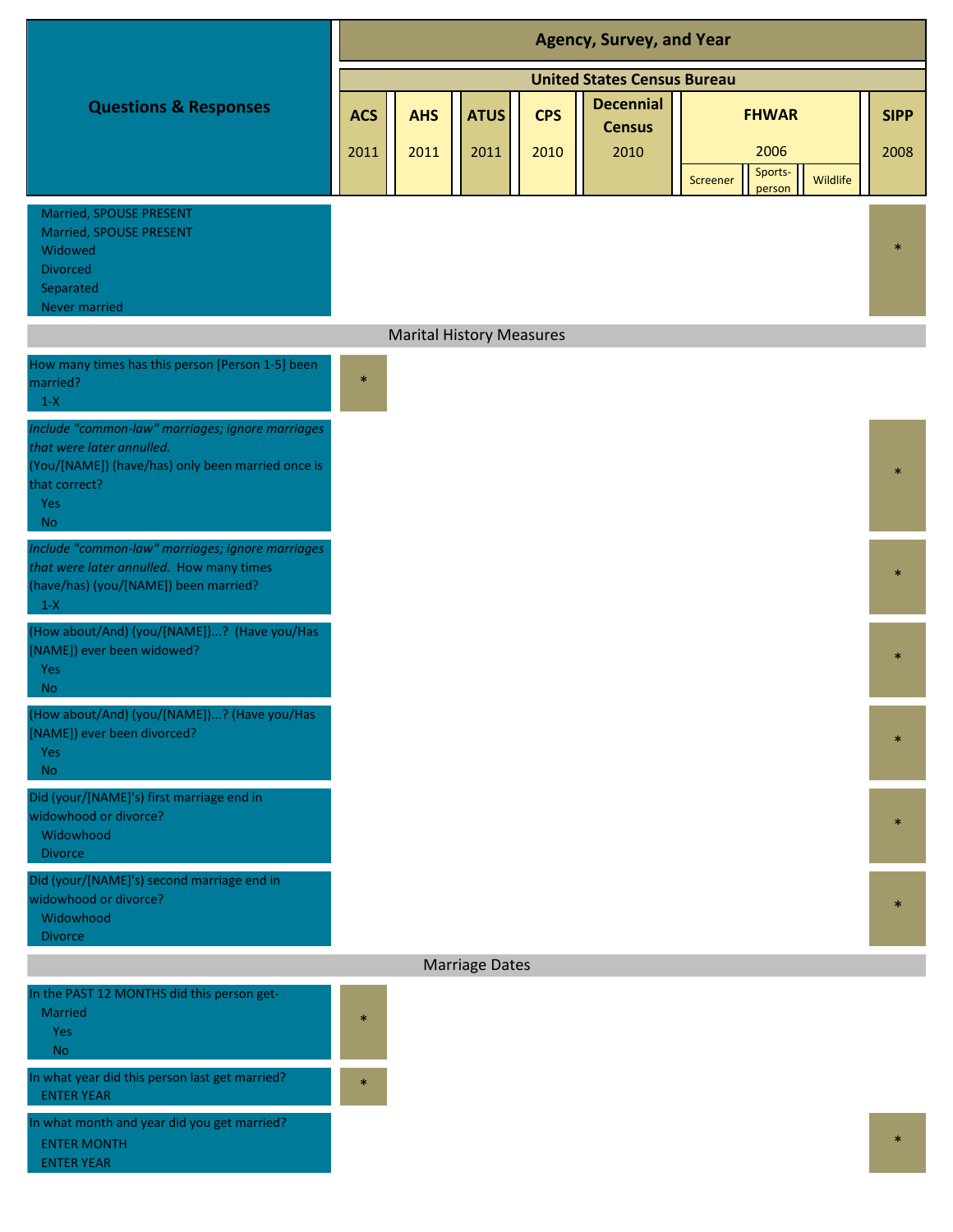|                                                                                                               | <b>Agency, Survey, and Year</b>    |                                                                                              |      |      |      |          |                                       |              |  |  |  |
|---------------------------------------------------------------------------------------------------------------|------------------------------------|----------------------------------------------------------------------------------------------|------|------|------|----------|---------------------------------------|--------------|--|--|--|
|                                                                                                               | <b>United States Census Bureau</b> |                                                                                              |      |      |      |          |                                       |              |  |  |  |
| <b>Questions &amp; Responses</b>                                                                              | <b>ACS</b>                         | <b>Decennial</b><br><b>CPS</b><br><b>FHWAR</b><br><b>AHS</b><br><b>ATUS</b><br><b>Census</b> |      |      |      |          |                                       |              |  |  |  |
|                                                                                                               | 2011                               | 2011                                                                                         | 2011 | 2010 | 2010 | Screener | 2006<br>Sports-<br>Wildlife<br>person | 2008         |  |  |  |
| In what month and year did you get married for the<br>first time?<br><b>ENTER MONTH</b><br><b>ENTER YEAR</b>  |                                    |                                                                                              |      |      |      |          |                                       | $\ast$       |  |  |  |
| In what month and year did you get married for the<br>second time?<br><b>ENTER MONTH</b><br><b>ENTER YEAR</b> |                                    |                                                                                              |      |      |      |          |                                       | $\star$      |  |  |  |
| In what month and year did you get married most<br>recently?<br><b>ENTER MONTH</b><br><b>ENTER YEAR</b>       |                                    |                                                                                              |      |      |      |          |                                       | $\mathbf{x}$ |  |  |  |
|                                                                                                               |                                    | <b>Household Roster-Based Measures</b>                                                       |      |      |      |          |                                       |              |  |  |  |
| Lleur is this person. Depend 2 M peleted to Dep                                                               |                                    |                                                                                              |      |      |      |          |                                       |              |  |  |  |

### Husband or wife (Spouse) Biological son or daughter Adopted son or daughter Stepson or stepdaughter Brother or sister Father or mother **Grandchild** Parent-in-law Son-in-law or daughter-in-law Other relative Roomer or boarder Housemate or roommate Unmarried partner Foster child<sup>c</sup> Other non-relative How is this person [Person 2-X] related to Person

## *If not obvious, ask:*

 $1?$ <sup>ab</sup>

Spouse (Husband/Wife) Unmarried Partner Child **Grandchild** Parent (Mother/Father) Brother/Sister Foster child Housemate/Roommate Roomer/Boarder Other Non-relative of reference person What is (your/[NAME]) relationship to [NAME REFERENCE PERSON]? Other relative of reference person (Uncle, Cousin, Mother-in-law, Father-in-law, etc.)

How is [NAME] related to you? *\*Ask if not apparent* Spouse (husband/wife) Unmarried partner Child/Stepchild Grandchild



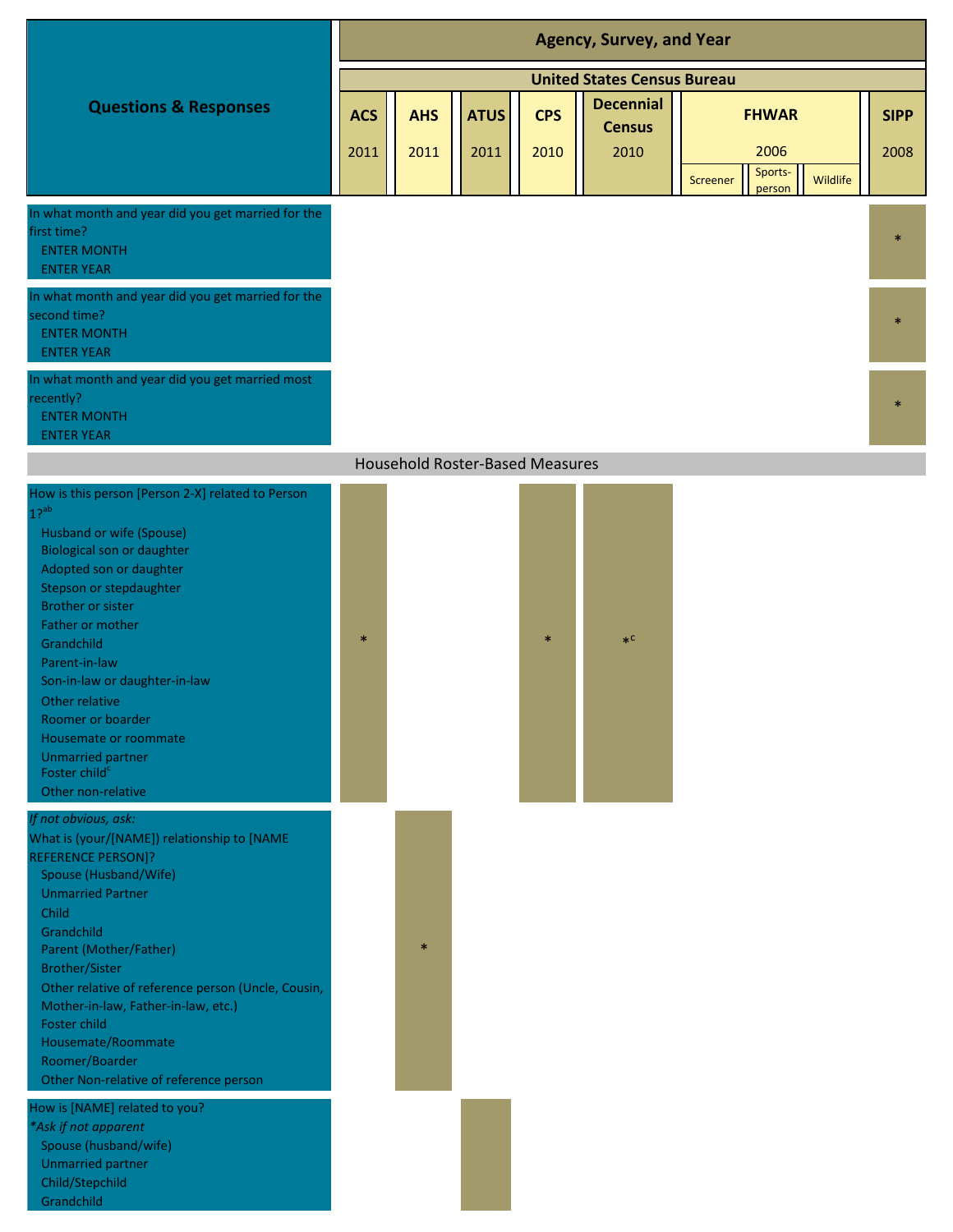|                                                                                                                                                                                                                                                                                                                                                                                          | <b>Agency, Survey, and Year</b> |                    |                     |                    |                                           |                                                                   |                     |  |  |  |
|------------------------------------------------------------------------------------------------------------------------------------------------------------------------------------------------------------------------------------------------------------------------------------------------------------------------------------------------------------------------------------------|---------------------------------|--------------------|---------------------|--------------------|-------------------------------------------|-------------------------------------------------------------------|---------------------|--|--|--|
|                                                                                                                                                                                                                                                                                                                                                                                          |                                 |                    |                     |                    | <b>United States Census Bureau</b>        |                                                                   |                     |  |  |  |
| <b>Questions &amp; Responses</b>                                                                                                                                                                                                                                                                                                                                                         | <b>ACS</b><br>2011              | <b>AHS</b><br>2011 | <b>ATUS</b><br>2011 | <b>CPS</b><br>2010 | <b>Decennial</b><br><b>Census</b><br>2010 | <b>FHWAR</b><br>2006<br>Sports-<br>Wildlife<br>Screener<br>person | <b>SIPP</b><br>2008 |  |  |  |
| Parent (mother or father)<br><b>Brother/Sister</b><br>Other related person (aunt, cousin, nephew,<br>mother-in-law, etc.)<br>Foster child<br>Housemate/roommate<br>Roomer/boarder<br>Other nonrelative<br>Nonhousehold child                                                                                                                                                             |                                 |                    | $\ast$              |                    |                                           |                                                                   |                     |  |  |  |
| What is [NAME]'s relationship to household<br>respondent?<br>Reference person<br>Spouse<br>Son/Daughter<br>Parent<br><b>Brother/Sister</b><br>Other relative<br>Nonrelative                                                                                                                                                                                                              |                                 |                    |                     |                    |                                           | $\ast$                                                            |                     |  |  |  |
| What is [NAME]'s relationship to (reference<br>person/you)?<br>Spouse (husband/wife)<br><b>Unmarried partner</b><br>Child (biological, step, or adopted)<br>Grandchild<br>Parent (mother/father)<br><b>Brother/Sister</b><br>Other relatives (uncle, cousin, mother-in-law,<br>father-in-law, etc.)<br><b>Foster Child</b><br>Housemate/Roommate<br>Roomer/Boarder<br>Other non-relative |                                 |                    |                     |                    |                                           |                                                                   |                     |  |  |  |
| What is [NAME]'s relationship to you?<br>Spouse (husband/wife)<br><b>Unmarried partner</b><br>Child (biological, step, or adopted)<br>Grandchild<br>Parent (mother/father)<br><b>Brother/Sister</b><br>Other relatives (uncle, cousin, mother-in-law,<br>father-in-law, etc.)<br><b>Foster Child</b><br>Housemate/Roommate<br>Roomer/Boarder<br>Other non-relative                       |                                 |                    |                     |                    |                                           |                                                                   |                     |  |  |  |
| What is [NAME OF HH MEMBER #1-12]'s<br>relationship to you?<br>Spouse (husband/wife)<br><b>Unmarried partner</b><br>Child (biological, step, or adopted)<br>Grandchild                                                                                                                                                                                                                   |                                 |                    |                     |                    |                                           |                                                                   |                     |  |  |  |

\*

Parent (mother/father)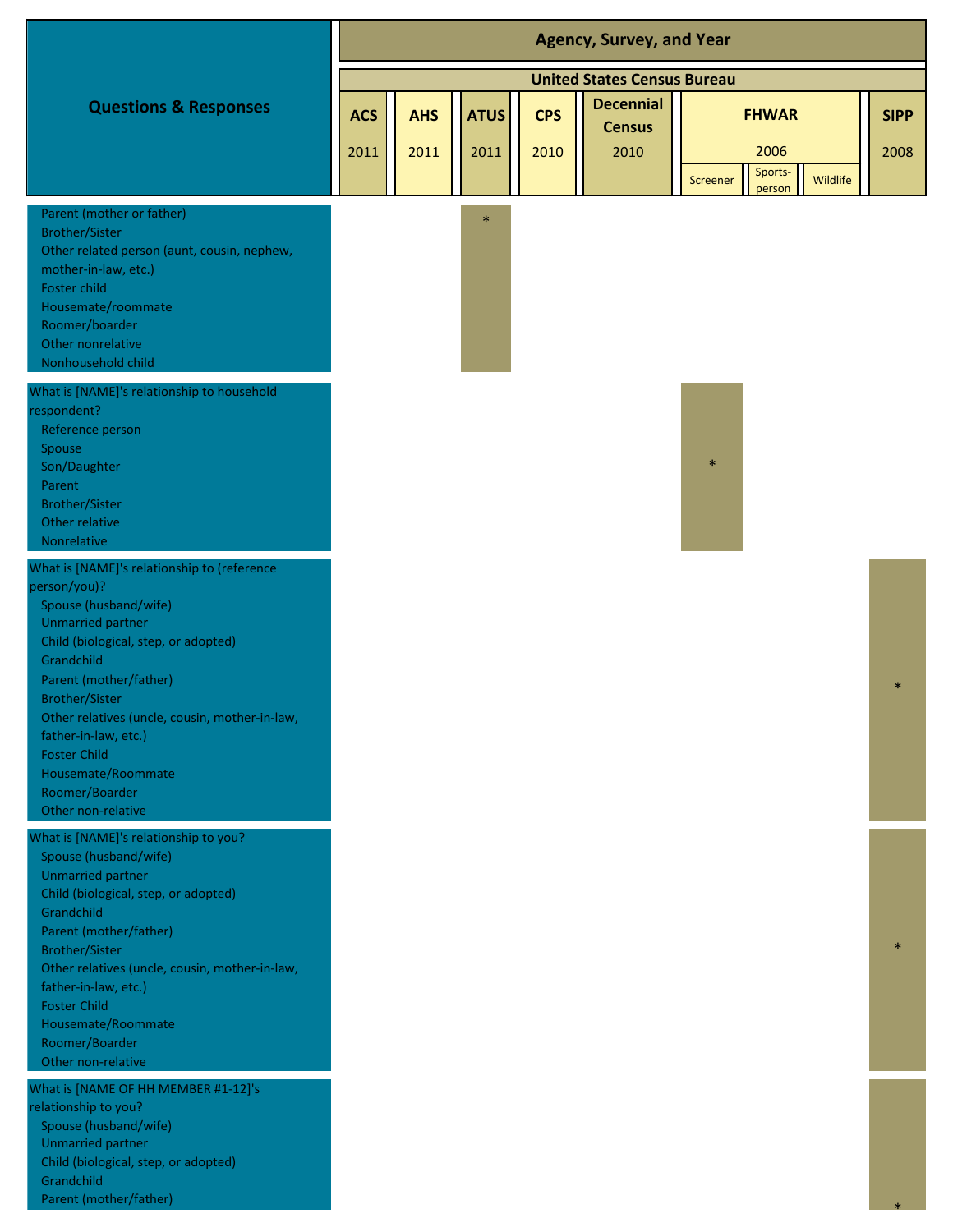|                                                                                                                                                                                                                                                                                                                                                                                                                                                                                                        | <b>Agency, Survey, and Year</b> |            |             |            |                                    |                                                  |               |  |  |  |
|--------------------------------------------------------------------------------------------------------------------------------------------------------------------------------------------------------------------------------------------------------------------------------------------------------------------------------------------------------------------------------------------------------------------------------------------------------------------------------------------------------|---------------------------------|------------|-------------|------------|------------------------------------|--------------------------------------------------|---------------|--|--|--|
|                                                                                                                                                                                                                                                                                                                                                                                                                                                                                                        |                                 |            |             |            | <b>United States Census Bureau</b> |                                                  |               |  |  |  |
| <b>Questions &amp; Responses</b>                                                                                                                                                                                                                                                                                                                                                                                                                                                                       |                                 | <b>AHS</b> | <b>ATUS</b> | <b>CPS</b> | <b>Decennial</b>                   | <b>FHWAR</b>                                     |               |  |  |  |
|                                                                                                                                                                                                                                                                                                                                                                                                                                                                                                        | <b>ACS</b>                      |            |             |            | <b>Census</b>                      |                                                  | <b>SIPP</b>   |  |  |  |
|                                                                                                                                                                                                                                                                                                                                                                                                                                                                                                        | 2011                            | 2011       | 2011        | 2010       | 2010                               | 2006                                             | 2008          |  |  |  |
|                                                                                                                                                                                                                                                                                                                                                                                                                                                                                                        |                                 |            |             |            |                                    | Sports-<br>Wildlife<br><b>Screener</b><br>person |               |  |  |  |
| <b>Brother/Sister</b><br>Other relatives (uncle, cousin, mother-in-law,<br>father-in-law, etc.)<br><b>Foster Child</b><br>Housemate/Roommate<br>Roomer/Boarder<br>Other non-relative                                                                                                                                                                                                                                                                                                                   |                                 |            |             |            |                                    |                                                  |               |  |  |  |
| Ask if necessary:<br>You said (you are/[NAME] is) [NAME's] spouse. Is<br>that correct?<br>Yes<br><b>No</b>                                                                                                                                                                                                                                                                                                                                                                                             |                                 |            |             |            |                                    |                                                  |               |  |  |  |
| Ask if necessary:<br>Is [NAME's] spouse a member of this household?<br>IF NO, ENTER (N)<br>IF YES, ENTER THE SPOUSE'S LINE NUMBER<br>ENTER (M) FOR MORE                                                                                                                                                                                                                                                                                                                                                |                                 |            |             |            |                                    |                                                  |               |  |  |  |
| Ask if necessary:<br>You said [NAME1] is [NAME2's] spouse. Is that<br>correct?<br>Yes<br><b>No</b>                                                                                                                                                                                                                                                                                                                                                                                                     |                                 |            |             |            |                                    |                                                  | $\frac{1}{2}$ |  |  |  |
| What is the <b>EXACT</b> relationship of [NAME1] to<br>[NAME2]? [NAME1] is [NAME2]'s?<br>Spouse<br>Unmarried partner<br><b>Biological Parent</b><br>Stepparent<br>Step & adoptive parent<br><b>Adoptive Parent</b><br>Foster parent<br>Other parent<br><b>Biological child</b><br>Step child<br>Step & adopted child<br>Adopted child<br>Foster child<br>Other child<br>Grandparent<br>Grandchild<br>Paid employee<br>Other relative<br>Room/housemate<br>Roomer/boarder<br>Other non-relative<br>Self |                                 |            |             |            |                                    |                                                  | $\ast$        |  |  |  |